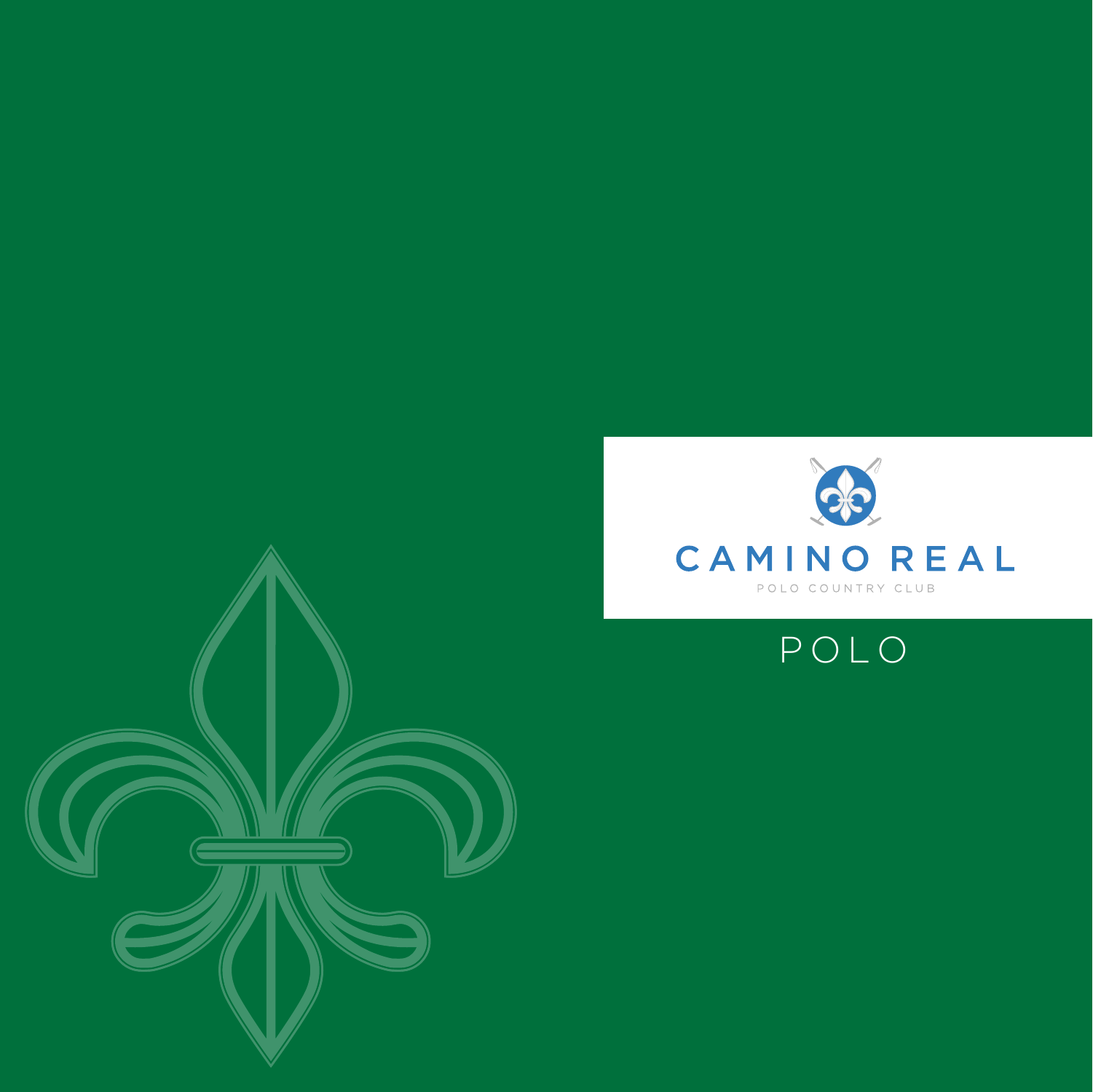

Experience Polo at Camino Real, the polo destination of choice.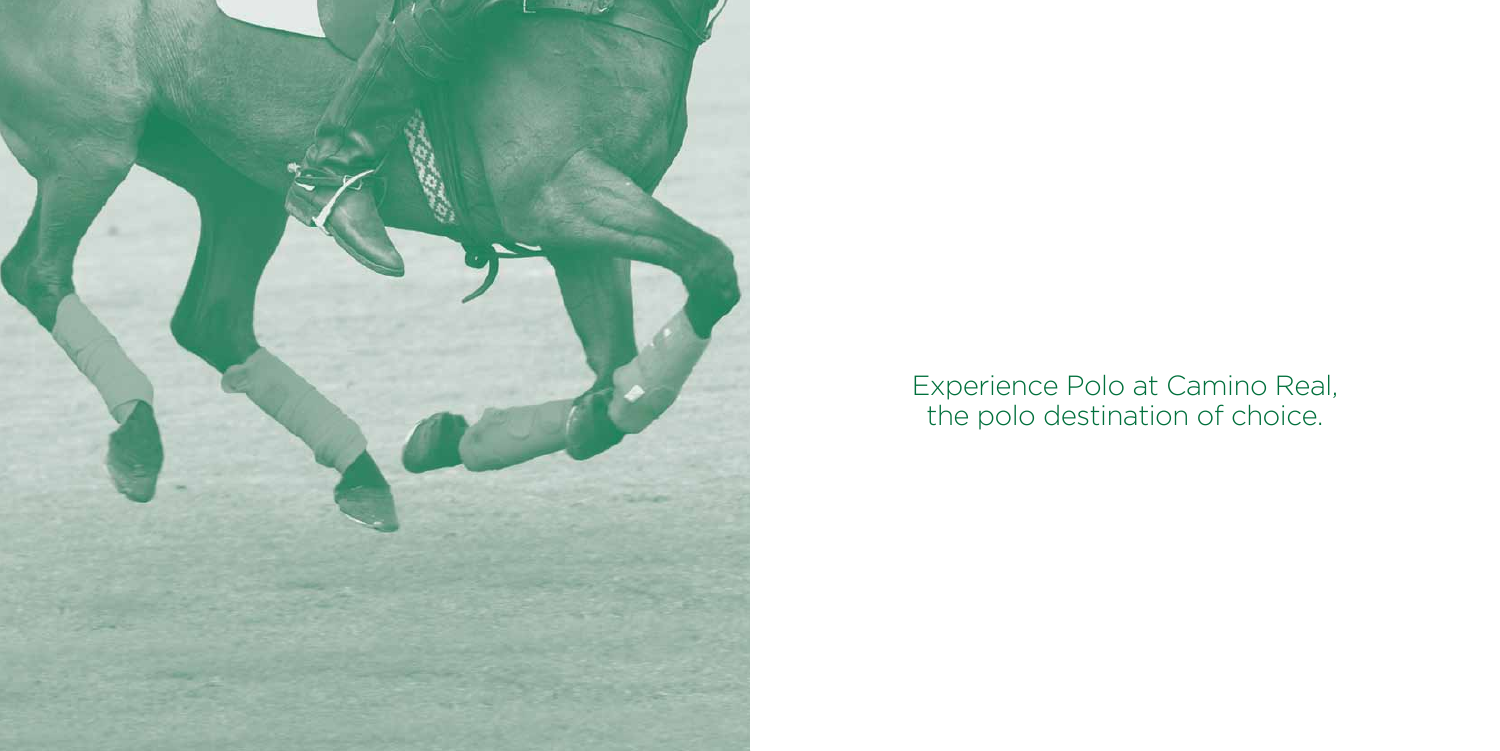## Once bitten forever smitten

Argentina has for decades produced the very best polo players and polo ponies and they have dominated the world with other countries unable to compete with their polo prowess.

Therefore everyone in this rapidly growing sport aspires to have an Argentine connection and a place to visit annually in order to rub shoulders with and learn from the very best.

#### What do all polo players want?





We are currently building the best five Star Polo and Equestrian facility in Argentina to meet the already high and constantly increasing demand from the international polo and lifestyle community.

> To improve their game, it is not necessarily the case that polo players want to increase handicaps or play at a professional level. Some just want to improve certain aspects of their game.



**Experience** Polo at Camino Real, the polo destination of choice

> Polo has always been regarded as "the sport of kings" and historically was a game that was played mainly by the military, royalty and the upper classes.

Because of the entry level costs of polo for decades it has remained an elitist pastime but not anymore. More and more people throughout the world are taking up equestrian based sports and the more and more of these are turning to polo.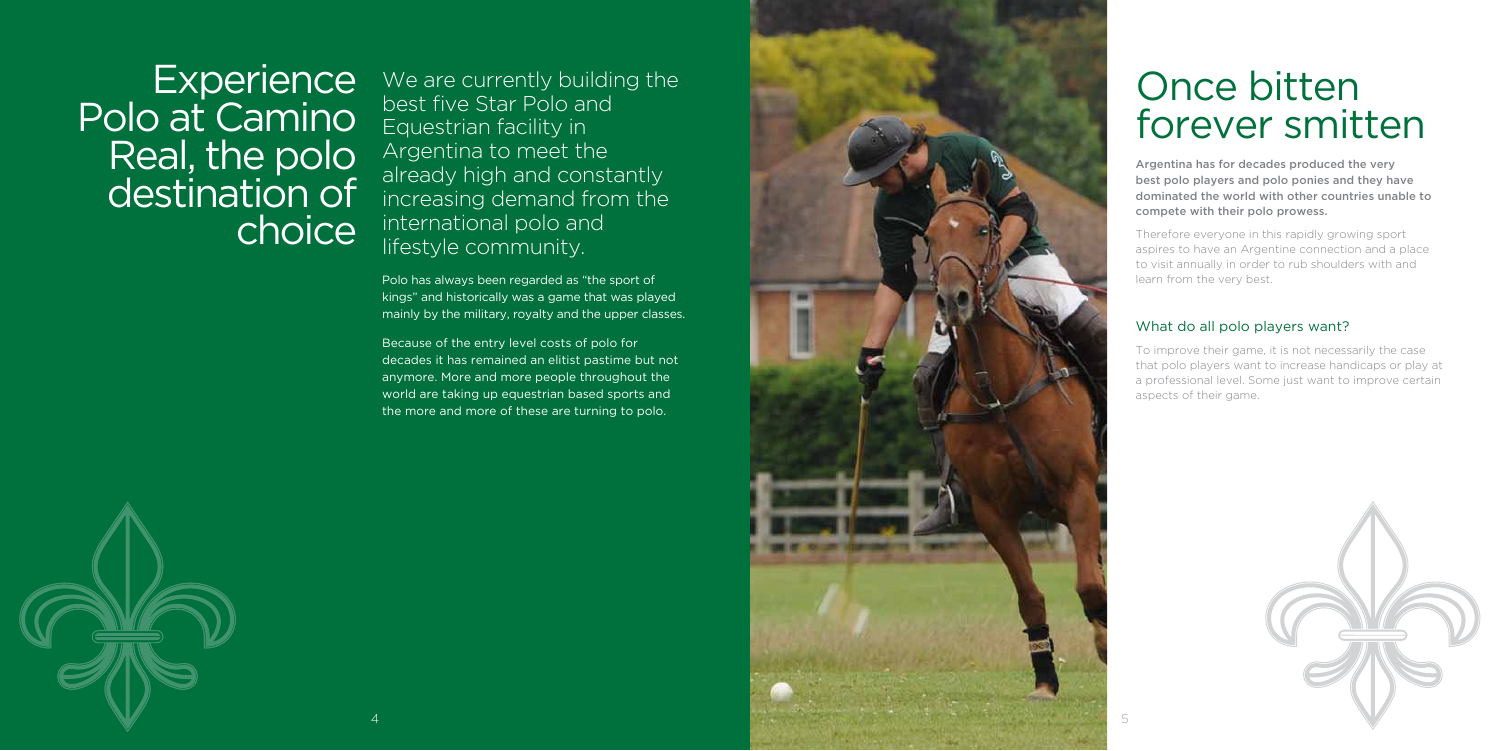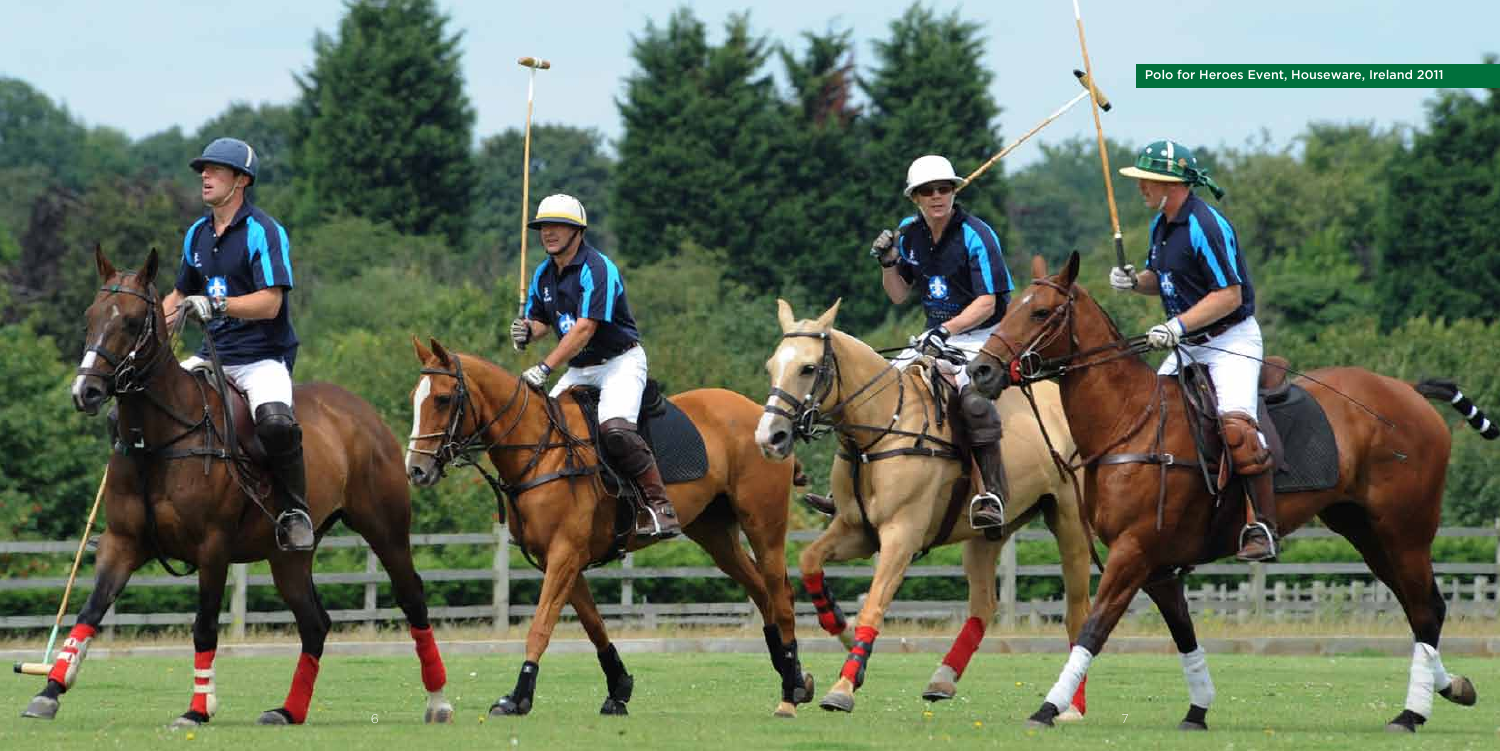**POLO STRUCTURE** On hand will be a full time International Polo Management Team providing structured tuition and training in line with the specific requirements of our guests:

- $\blacksquare$  If your aspiration is to get better at polo then that is our aspiration as well.
- You can advise us of your needs in advance of your visit and we will work with you to devise a training program.
- $\blacksquare$  If your aspiration is to play polo amongst like minded and equally matched players then this is what we will organise for you.
- We will be on hand to support you throughout your stay and ensure that you get the polo experience of a lifetime.

**PLAYING SURFACES** Our fields take pride of place within the development:

- Five full sized world class laser levelled polo fields built by the best in the business so that our guests can experience the best playing surfaces available.
- **Fully maintained and tended to by professional** Grounds men.
- Whilst play will inevitably stop when it rains it will resume half an hour after the rain stops.

**POLO ACADEMY** On site will be a fully specified academy comprising of both traditional and state of the art training aids:

- Make small changes to ensure much larger improvements.
- Use the same techniques as the polo elite but broken down in a manner conducive with your personal development.

Using a blend of traditional and modern techniques.

We think that learning is about trying new techniques in a controlled and relaxed environment. Sometimes you need to understand your current technique in order to identify and implement areas of improvement.

Practice and play throughout your stay on some of the best available surfaces in the world.

- Do you want to learn how to break horses properly?
- Do you want to learn how to look after horses and be taught by some of the best grooms in the business?

**STABLING AND LIVERY** State of the art stabling, horse care and grooming facilities:

- Horse welfare is our priority and our horses experience the best of everything.
- We have more than 350 acres of free space. exercise areas and corralling.
- Our grooming academy will become a centre of excellence with all Grooms trained in accordance with our exacting standards for horse welfare.
- All of our horses will be thoroughbred polo ponies with temperaments suited to riders of all abilities.
- Refreshingly our horses are not for sale.
- We can make introductions to fully certified breeders and will:
- Broker deals
- Vet check
- Warranty
- Any horses acquired through introductions we make – this is a not for profit service extended to international guests.

Our academy will work on fitness and basic skills aimed at giving you the best foundation possible.

### What facilities are there at Camino Real?



More experienced players will benefit from one to one tuition at the highest level.

#### **EQUESTRIAN TRAINING CENTRE** Our

Equestrian training centre will create a controlled and more intimate environment where you will be taught horsemanship by the very best

Whatever you want to achieve Camino Real is the place to learn

On Camino Real the horse comes first.

**HORSES** Camino Real will be home to more than

200 thoroughbred polo ponies which are there for the use of our guests:

In order to create a world class polo facility the horse has to come first and in designing Camino Real we have paid particular attention to the infrastructure and the way it supports the core purpose of the Country Club.

So what is the core purpose of the country club? Quite simply it is to provide its guests with a fantastic polo and lifestyle experience.



Whatever your aspirations Camino Real will help you to realise them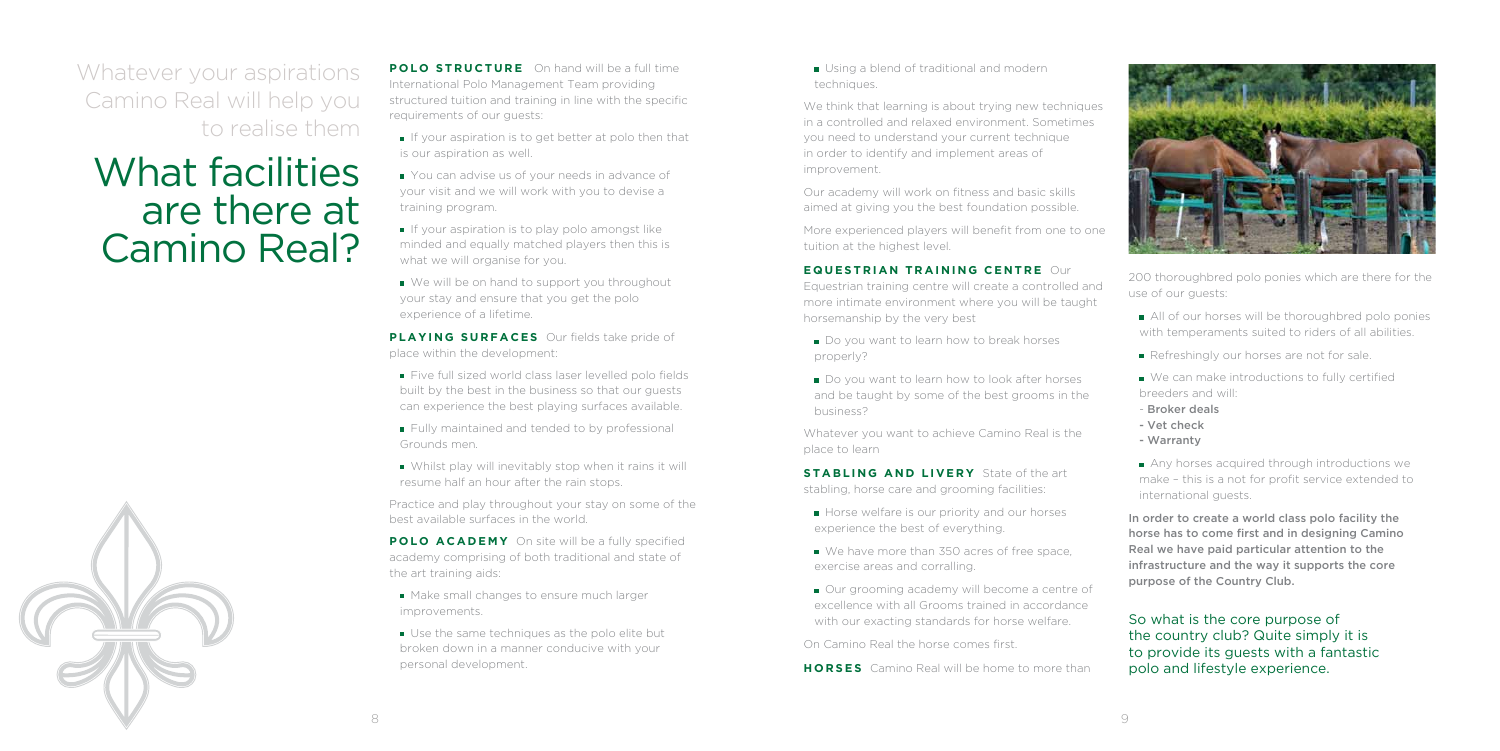### The story of Polo at Camino Real

We also made the individual development plots large enough for guests to have private stabling facilities if required.

We then looked at the way that the horses would circulate around the development creating both a perimeter track that is never less than 40 metres wide, which means that the horses can be exercised freely around the 14km circumference of the Country Club.

We then looked at the main thoroughfares creating 30 metre wide tree lined avenues where the horse has centre stage and cars are relegated to the edges. Imagine a Gaucho leading eight thoroughbred polo ponies slowly up to polo fields along the two kilometer main avenue shaded by mature Jacaranda trees.

We started by understanding how many horses we would need to have liveried at any one time in order to fully support the polo activity and the vast range of abilities of our guests.

> We created a communal livery facility that will comfortably support more than 200 thoroughbred polo ponies.

After this we looked at how we blend the residential elements of the development with the 350 acres of free space making it easy for horses, and their riders, to meander through the development.

We created shaded areas and plenty of watering zones to ensure that ponies arrive at their destination relaxed, watered, gently warmed up and ready to play.

### So where did we start?



Camino Real Youth Team

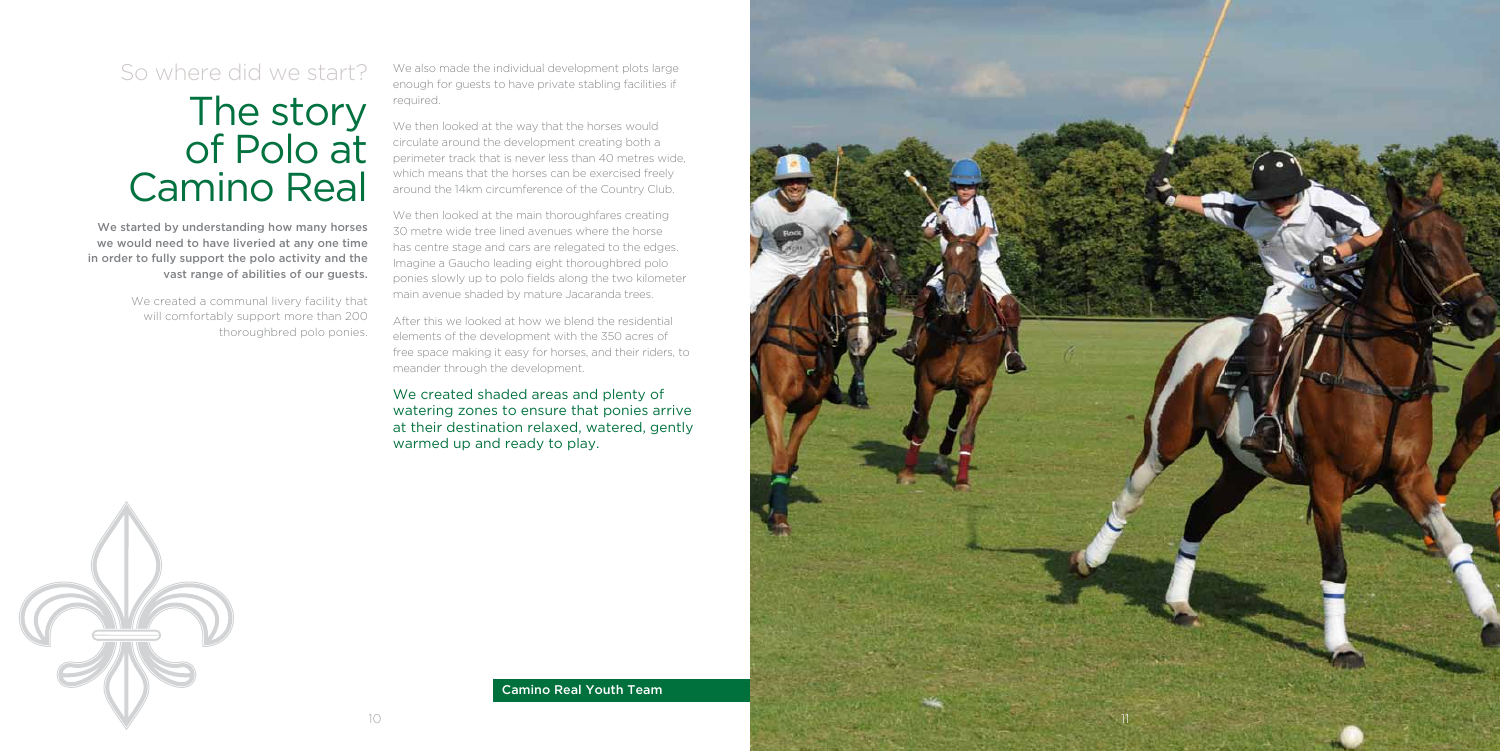Our ponies are our pride and joy and are treated as such, without great ponies we wouldn't be in a position to offer our guests the very best polo experience.

### So what do we have?

With seven stable blocks each, with a minimum of 20 stables, we can stable in excess of 140 horses.

Our stables represent some of the best horse care facilities you can find to ensure horses have optimum levels of space, shelter, shade and that temperatures can be regulated.

Each stable block has its own team of professional grooms, tack facilities, horse care, blacksmiths facilities and good quality groom accommodation.

Our onsite atelier provides bespoke leather goods for both horse and rider ensuring that comfort for both is optimised.

On site veterinary facilities and a strict horse welfare policy demonstrate our commitment to horses.

We want to make the very best coaches, ponies, players and facilities accessible to the international polo community and we want to pass on some of the skills that have made Argentina the undisputed polo capital of the world.

### Equestrian Centre/polo training school

Located within easy reach of the stables and polo club house the equestrian centre has been designed with learning in mind.



# Livery Facilities

Our focus is on horse care and safety and our mission is to create the perfect living, and working, environment for our ponies.

- We will offer structured training courses tailored to meet your requirements.
- Our guests will be trained by the very best polo coaches.
- Our safety standards will be second to none.
- You can visit our polo training school for one day, one month or one year.



As well has being a polo and lifestyle holiday venue Camino Real also has some very serious aspirations.

We want to cater for everyone's requirements which means, that we will be able to deliver the polo experience that YOU require.

#### Whatever your ambitions we will help you to achieve them.

Camino Real is destined to become a polo school of excellence where, if required, we will take polo and horse riding novices on an intensive journey helping them to achieve their full polo potential.

For the more experienced rider/player learn tips on how to school a pony, achieve its ultimate fitness and to keep a pony playing at the top of its game.